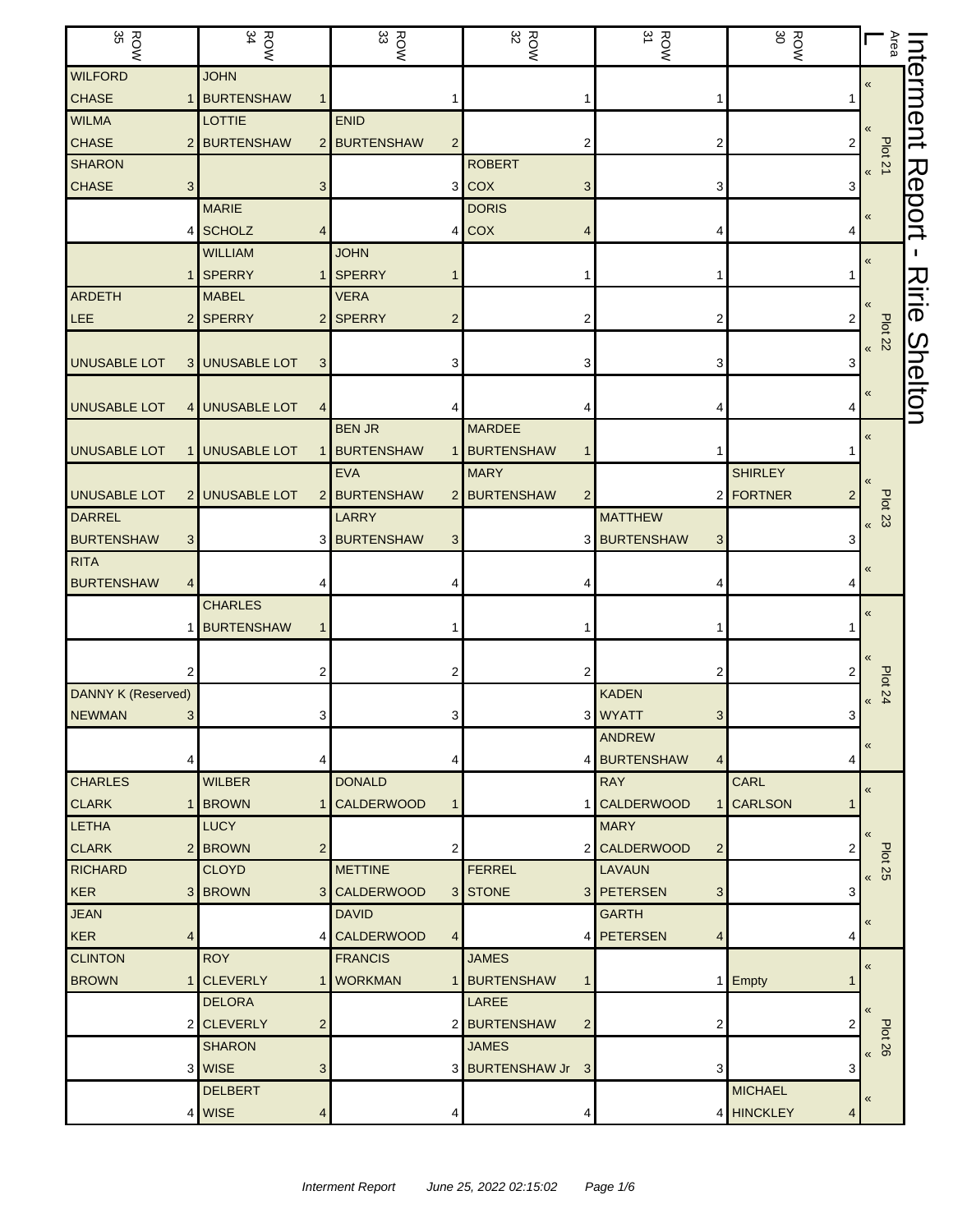| ROW<br>35           | <b>ROW</b>            | $\frac{ROW}{33}$       |                         | <b>ROW</b> | $\frac{ROW}{31}$           | ROW<br>80           | $\frac{\text{Area}}{\text{Area}}$<br>Г    | Interment      |
|---------------------|-----------------------|------------------------|-------------------------|------------|----------------------------|---------------------|-------------------------------------------|----------------|
|                     | <b>EDWARD</b>         | MARILYN (RESERVEL LANE |                         |            |                            | <b>WALDO</b>        | «                                         |                |
|                     | 1 PURSER              | 1 PURSER               | 1 CLARK                 |            |                            | 1 BODILY            |                                           |                |
|                     | <b>RUBY</b>           |                        | <b>MOZELLE</b>          |            |                            |                     |                                           |                |
|                     | 2 PURSER              | $\overline{2}$         | 2 CLARK                 | 2          | 2                          | 2                   |                                           |                |
|                     |                       |                        | ANDREW                  |            |                            |                     | <b>Plot 27</b><br>$\pmb{\kappa}$          |                |
|                     | 3                     | 3                      | 3 CLARK                 | 3          | 3                          | 3                   |                                           |                |
| <b>TED</b>          |                       |                        |                         |            |                            |                     | «                                         | Report         |
| <b>MELISH</b>       |                       | 4                      |                         |            |                            |                     |                                           |                |
|                     | <b>EUGENE</b>         |                        | <b>ELMER</b>            |            | <b>BRIAN</b>               | <b>KENNETH</b>      | «                                         |                |
|                     | 1 BROWN               |                        | <b>BROADBENT</b><br>1   |            | <b>BROADBENT</b>           | 1 LUNDQUIST         |                                           |                |
|                     | LAVELLA               |                        |                         |            | <b>LOLA</b>                |                     |                                           | Ririe          |
|                     | <b>BROWN</b><br>2     | 2                      | 2                       |            | <b>BROADBENT</b><br>2      | 2                   |                                           |                |
|                     |                       | <b>NIKOLAS</b>         |                         |            |                            |                     | Plot 28<br>> 8                            |                |
|                     | 3                     | 3 GLENN                | 3                       |            | 3                          |                     |                                           |                |
|                     |                       |                        |                         |            |                            | <b>KAREN</b>        | «                                         | <b>Shelton</b> |
|                     |                       |                        |                         |            |                            | 4 BINGHAM<br>4      |                                           |                |
|                     | <b>GUSTAF</b>         | <b>NILS</b>            |                         |            |                            |                     | $\pmb{\kappa}$                            |                |
|                     | 1 NELSON              | 1 NELSON               |                         |            |                            |                     |                                           |                |
|                     |                       | <b>WILMA</b>           |                         |            |                            |                     |                                           |                |
|                     | 2                     | 2 NELSON               | $\overline{\mathbf{c}}$ |            | 2                          |                     |                                           |                |
|                     |                       |                        |                         |            | LELAND                     |                     | <b>Plot 29</b><br>$\pmb{\kappa}$          |                |
|                     | 3                     | 3                      | 3                       |            | <b>CLAPP</b><br>3          | 3                   |                                           |                |
| <b>ELFREDO</b>      |                       |                        |                         |            | <b>SANDRA</b>              |                     | «                                         |                |
| <b>CARMONA</b>      | 4                     | 4                      |                         | 4          | <b>CLAPP</b><br>4          |                     |                                           |                |
|                     | CARL                  |                        |                         |            |                            |                     | $\pmb{\ll}$                               |                |
| <b>UNUSABLE LOT</b> | <b>SHANER</b>         |                        |                         |            |                            |                     |                                           |                |
|                     | <b>MYRTLE</b>         |                        |                         |            | <b>SHIRLEY</b>             |                     | «                                         |                |
| UNUSABLE LOT        | <b>SHANER</b><br>2    | $\overline{2}$         | 2                       |            | <b>RICKS</b><br>2          |                     |                                           |                |
|                     |                       |                        |                         |            | <b>THOMAS</b>              |                     | Plot 30<br>$\pmb{\mathcal{R}}$            |                |
| <b>UNUSABLE LOT</b> | 3                     | 3                      | 3                       |            | 3 RICKS<br>3               | 3                   |                                           |                |
|                     |                       |                        | <b>BONNIE</b>           |            | <b>MICHAEL</b>             |                     | «                                         |                |
| <b>UNUSABLE LOT</b> | 4 UNUSABLE LOT        | $\overline{4}$         | 4 MOUSER                |            | 4 OLSEN<br>4               | 4                   |                                           |                |
| <b>CHARLES</b>      | <b>JOHN</b>           |                        | <b>SAMUEL</b>           |            | <b>LLOYD</b>               |                     | $\pmb{\kappa}$                            |                |
| <b>COUNTS</b>       | <b>BARKER</b>         |                        | 1 NICHOLS               | 1          | <b>BARKER</b>              |                     |                                           |                |
| <b>MRS</b>          |                       |                        | <b>SARAH</b>            |            | <b>GLENDA</b>              |                     | $\pmb{\langle} \pmb{\langle}$             |                |
| <b>HAHN</b>         | 2 UNUSABLE LOT        | $\overline{2}$         | 2 NICHOLS               |            | 2 BARKER<br>$\overline{c}$ | 2                   |                                           |                |
| <b>DALTON</b>       | <b>JOHN</b>           |                        | <b>WILLARD</b>          |            |                            |                     | Plot 31<br>$\pmb{\kappa}$                 |                |
| <b>AXE</b>          | <b>BARKER Jr</b><br>3 | 3                      | 3 NICHOLS               | 3          | 3                          | 3                   |                                           |                |
|                     |                       |                        | <b>ELSIE</b>            |            |                            |                     | «                                         |                |
|                     | 4                     | 4                      | 4 NICHOLS               | 4          | 4                          | 4                   |                                           |                |
|                     | <b>KEITH</b>          | <b>HAROLD</b>          | <b>WALTER</b>           |            |                            | <b>JOHN</b>         | $\pmb{\kappa}$                            |                |
|                     | <b>FERGUSON</b><br>1  | 1 FERGUSON             | 1 MANN                  |            |                            | $1$ <b>KER</b><br>1 |                                           |                |
|                     | <b>RENA</b>           |                        |                         |            |                            | <b>DONNA</b>        | $\left\langle \right\rangle$              |                |
|                     | 2 <b>FERGUSON</b>     | $\overline{2}$         | 2                       | 2          |                            | $2$ <b>KER</b><br>2 |                                           |                |
| <b>BRENT</b>        |                       |                        |                         |            |                            | <b>ASHLEY</b>       | <b>Plot 32</b><br>$\overline{\mathbf{K}}$ |                |
| <b>RADFORD</b>      | 3                     | 3                      | 3                       | 3          |                            | 3 DIXON<br>3        |                                           |                |
|                     |                       |                        |                         |            | <b>JAMES</b>               | <b>TROY</b>         | «                                         |                |
|                     | 4                     | 4                      | 4                       | 4          | CARLYLE                    | 4 DIXON Jr<br>4     |                                           |                |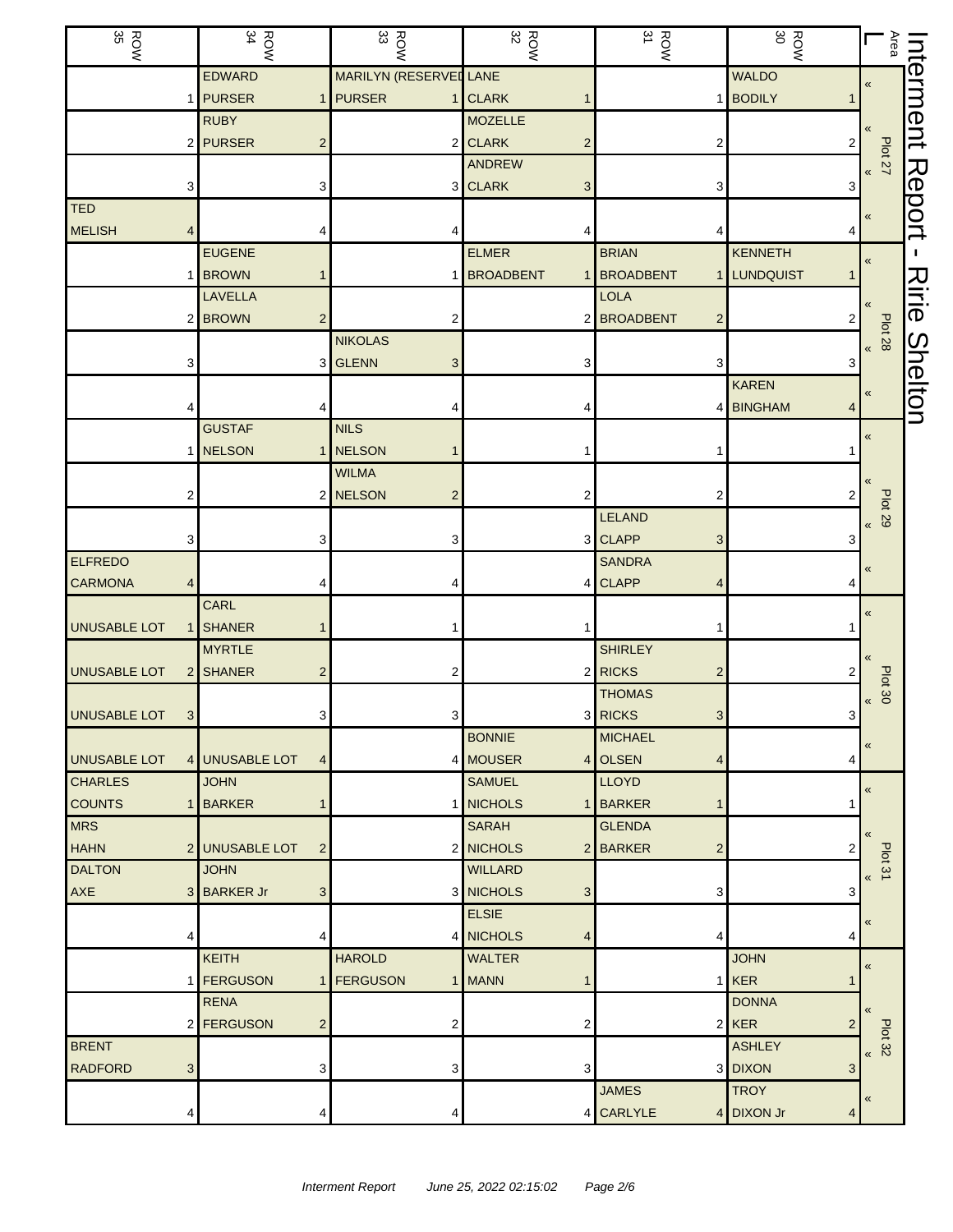| <b>ROW</b><br>35 |                | <b>ROW</b><br>34 |                         | $\frac{ROM}{33}$ | $\frac{ROW}{32}$ |                | $\frac{ROW}{31}$                      | <b>ROW</b>                  |                         | Area           | nterment       |
|------------------|----------------|------------------|-------------------------|------------------|------------------|----------------|---------------------------------------|-----------------------------|-------------------------|----------------|----------------|
| LARRY            |                |                  |                         |                  | <b>NEWELL</b>    |                | <b>HENRY</b>                          |                             | $\overline{\mathbf{K}}$ |                |                |
| <b>RADFORD</b>   |                |                  | 1                       | 1                | <b>COOPER</b>    |                | 1 YOUNG<br>1                          |                             |                         |                |                |
|                  |                | <b>GUELDA</b>    |                         |                  | <b>BARBARA</b>   |                | <b>FERN</b>                           | <b>SHANNON</b>              | «                       |                |                |
|                  |                | <b>STORER</b>    | $\mathbf 2$             |                  | 2 COOPER         |                | 2 YOUNG                               | 2 STEWART<br>$\overline{2}$ |                         | Plot 33        |                |
|                  |                | <b>LELAND</b>    |                         |                  |                  |                |                                       |                             | $\overline{\mathbf{K}}$ |                |                |
|                  | 3              | <b>STORER</b>    | 3                       | 3                |                  | 3              | 3                                     | 3                           |                         |                | Report         |
| <b>LEISA</b>     |                |                  |                         |                  |                  |                |                                       |                             | «                       |                |                |
| <b>RADFORD</b>   |                |                  | 4                       |                  |                  | 4              | 4                                     |                             |                         |                |                |
|                  |                |                  |                         |                  |                  |                |                                       | <b>CHARLES</b>              | «                       |                |                |
|                  |                |                  |                         |                  |                  |                |                                       | 1 MILLER                    |                         |                |                |
|                  |                |                  |                         |                  |                  |                |                                       | <b>ROYCE</b>                | «                       |                | <b>Nirie</b>   |
|                  |                |                  | 2                       | 2                |                  | 2              |                                       | 2 JENSEN<br>2               |                         | Plot 34        |                |
| <b>ETHAN</b>     |                |                  |                         |                  |                  |                | <b>DAWN</b>                           |                             | $\overline{\mathbf{K}}$ |                |                |
| <b>HOWARD</b>    | 3              |                  | 3                       | 3                |                  |                | 3 DENNEY<br>$\ensuremath{\mathsf{3}}$ | 3                           |                         |                |                |
|                  |                |                  |                         |                  |                  |                | <b>JOSEPH</b>                         |                             | «                       |                | <b>Shelton</b> |
|                  |                |                  | 4                       | 4                |                  |                | 4 DENNEY<br>4                         | 4                           |                         |                |                |
| EDGEL            |                |                  |                         |                  |                  |                | <b>CLARENCE</b>                       |                             | $\overline{\mathbf{X}}$ |                |                |
| OLDROYD          |                |                  | 1                       |                  |                  |                | 1 WARD<br>1                           |                             |                         |                |                |
|                  |                | <b>KEITH</b>     |                         |                  |                  |                | <b>RUBY</b>                           |                             |                         |                |                |
|                  |                | <b>JOHNSON</b>   | $\overline{c}$          | 2                |                  |                | 2 WARD<br>$\overline{\mathbf{c}}$     | 2                           |                         | <b>Plot 35</b> |                |
|                  |                | <b>MARY</b>      |                         |                  | <b>JAMES</b>     |                | <b>KEVIN</b>                          |                             | «                       |                |                |
|                  | 3              | <b>JOHNSON</b>   | 3                       |                  | 3 EDWARDS        |                | 3 EDWARDS<br>3                        | 3                           |                         |                |                |
|                  |                | <b>ADAM</b>      |                         |                  |                  |                | <b>HISTORY</b>                        |                             |                         |                |                |
|                  |                | 4 LARSEN         | 4                       | 4                |                  | 4 I            | <b>JOHNSON</b><br>4                   |                             |                         |                |                |
| <b>GORDON</b>    |                | <b>RICHARD</b>   |                         |                  |                  |                |                                       |                             | $\boldsymbol{\kappa}$   |                |                |
| <b>MILLER</b>    |                | <b>STORER</b>    | 1                       |                  |                  |                |                                       |                             |                         |                |                |
| <b>ZELPHA</b>    |                | <b>CHAD</b>      |                         |                  | <b>MARY</b>      |                |                                       |                             |                         |                |                |
| <b>MILLER</b>    | $\overline{2}$ | <b>STORER</b>    | $\overline{\mathbf{c}}$ |                  | 2 BLOSCH         | $\overline{2}$ | 2                                     |                             |                         | Plot 36        |                |
|                  |                | <b>JENNIFER</b>  |                         |                  |                  |                |                                       |                             | $\boldsymbol{\kappa}$   |                |                |
|                  |                | 3 STORER         | 3 <sup>1</sup>          | 3                |                  | 31             |                                       | 3                           |                         |                |                |
|                  |                |                  |                         |                  |                  |                |                                       |                             | «                       |                |                |
|                  | 4              |                  | 4                       | 4                |                  |                |                                       |                             |                         |                |                |
|                  |                |                  |                         |                  |                  |                |                                       |                             | «                       |                |                |
|                  |                |                  |                         |                  |                  |                |                                       |                             |                         |                |                |
|                  |                |                  |                         |                  |                  |                |                                       |                             | «                       |                |                |
|                  | 2              |                  | 2                       |                  |                  |                |                                       |                             |                         | Plot 37        |                |
|                  |                |                  |                         |                  |                  |                |                                       |                             | $\overline{\mathbf{X}}$ |                |                |

Plot 38 «

«

«

«

«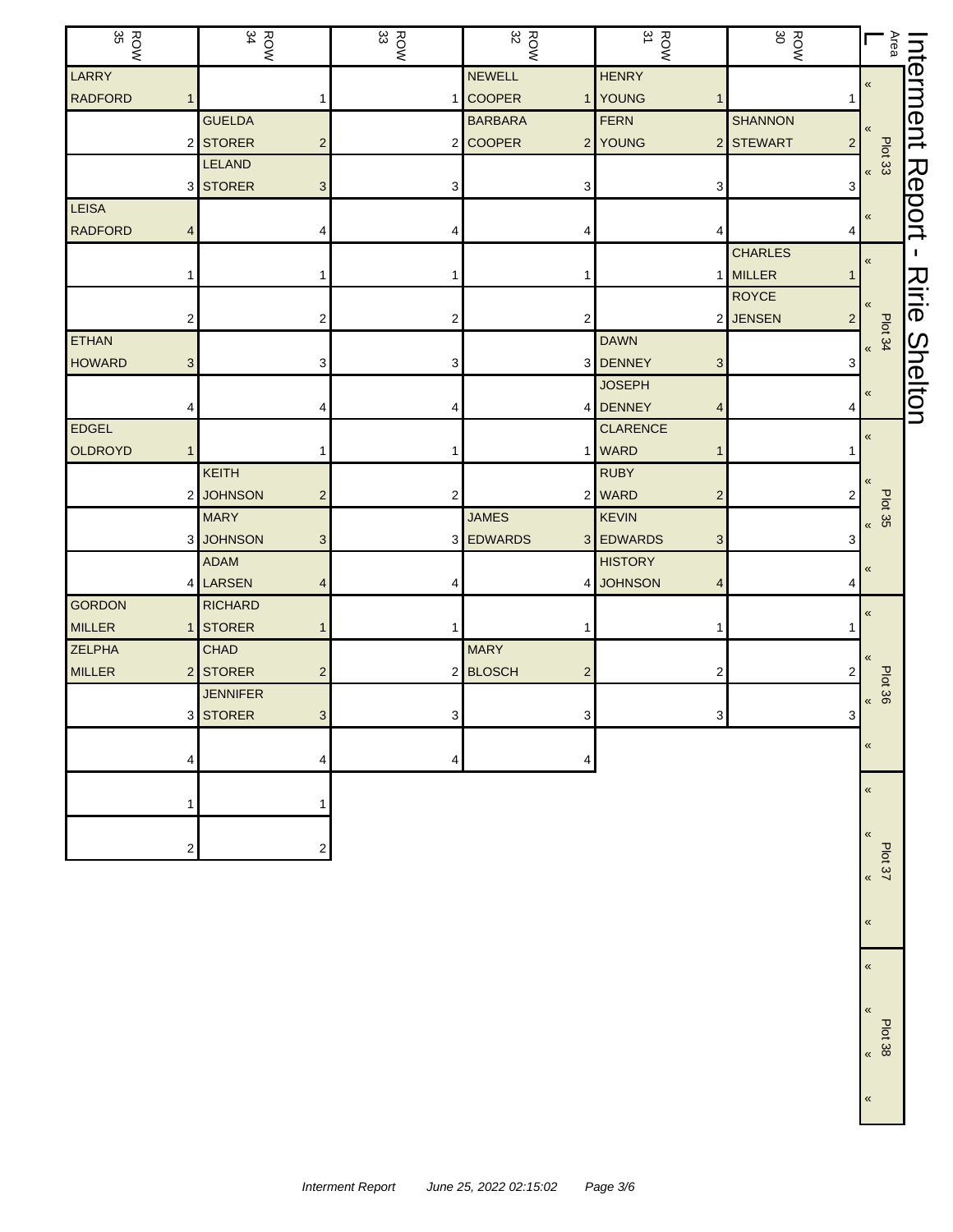| ROW<br>41 | ROW<br>40 | ROW<br>39 | ROW<br>38 | ROW<br>S7 | ROW<br>8                          |                         | Area<br>L                        |                |
|-----------|-----------|-----------|-----------|-----------|-----------------------------------|-------------------------|----------------------------------|----------------|
|           |           |           |           |           | <b>WILLIAM</b>                    |                         |                                  | nterment       |
|           |           |           |           |           | <b>BURTENSHAW</b>                 | $\mathbf 1$             | $\pmb{\mathfrak{C}}$             |                |
|           |           |           |           |           | OLIVE                             |                         |                                  |                |
|           |           |           |           |           | <b>BURTENSHAW</b>                 | $2 \mid$                | $\pmb{\ll}$                      |                |
|           |           |           |           |           | <b>WAYNE</b>                      |                         | Plot 21                          |                |
|           |           |           |           |           | <b>COOPER</b>                     | $\mathbf{3}$            | $\pmb{\kappa}$                   |                |
|           |           |           |           |           | <b>MARY</b>                       |                         |                                  | Report         |
|           |           |           |           |           | <b>COOPER</b>                     | $\overline{4}$          | $\,\,\ll$                        |                |
|           |           |           |           |           | <b>JOHN</b>                       |                         |                                  | J.             |
|           |           |           |           |           | <b>BURTENSHAW</b>                 | $\mathbf{1}$            | $\pmb{\ll}$                      |                |
|           |           |           |           |           | <b>LILLY</b>                      |                         | $\pmb{\ll}$                      | Ririe          |
|           |           |           |           |           | <b>BURTENSHAW</b>                 | $2\vert$                |                                  |                |
|           |           |           |           |           | <b>CLYDE</b>                      |                         | <b>Plot 22</b><br>$\pmb{\kappa}$ |                |
|           |           |           |           |           | <b>BURTENSHAW</b>                 | 3 <sup>1</sup>          |                                  |                |
|           |           |           |           |           | <b>VELMA</b>                      |                         | $\pmb{\langle} \pmb{\langle}$    | <b>Shelton</b> |
|           |           |           |           |           | <b>BURTENSHAW</b>                 | $\overline{4}$          |                                  |                |
|           |           |           |           |           |                                   |                         | $\pmb{\ll}$                      |                |
|           |           |           |           |           |                                   | 1                       |                                  |                |
|           |           |           |           |           | LEROY                             |                         | $\pmb{\ll}$                      |                |
|           |           |           |           |           | <b>BURTENSHAW</b>                 | $\overline{2}$          | <b>Plot 23</b>                   |                |
|           |           |           |           |           | <b>ILA</b>                        |                         | $\pmb{\mathfrak{C}}$             |                |
|           |           |           |           |           | <b>BURTENSHAW</b>                 | $\mathbf{3}$            |                                  |                |
|           |           |           |           |           | <b>KEITH</b>                      |                         | «                                |                |
|           |           |           |           |           | <b>BURTENSHAW</b><br><b>RULON</b> | $\overline{4}$          |                                  |                |
|           |           |           |           |           | <b>NEWMAN</b>                     | 1                       | $\pmb{\ll}$                      |                |
|           |           |           |           |           | <b>WINIFRED</b>                   |                         |                                  |                |
|           |           |           |           |           | <b>NEWMAN</b>                     | $\overline{2}$          | $\pmb{\ll}$                      |                |
|           |           |           |           |           |                                   |                         | Plot 24                          |                |
|           |           |           |           |           |                                   | $\mathbf{3}$            | $\pmb{\mathfrak{C}}$             |                |
|           |           |           |           |           |                                   |                         | $\pmb{\langle} \pmb{\langle}$    |                |
|           |           |           |           |           |                                   | $\overline{\mathbf{4}}$ |                                  |                |
|           |           |           |           |           |                                   |                         | $\pmb{\langle} \pmb{\langle}$    |                |
|           |           |           |           |           |                                   | $\mathbf{1}$            |                                  |                |
|           |           |           |           |           |                                   |                         | $\pmb{\langle} \pmb{\langle}$    |                |
|           |           |           |           |           |                                   | $2\vert$                | <b>Plot 25</b>                   |                |
|           |           |           |           |           | LONNIE                            |                         | $\pmb{\kappa}$                   |                |
|           |           |           |           |           | <b>PHELPS</b>                     | $\mathbf{3}$            |                                  |                |
|           |           |           |           |           | <b>BRETT</b>                      |                         | $\pmb{\ll}$                      |                |
|           |           |           |           |           | LEE                               | $\overline{4}$          |                                  |                |
|           |           |           |           |           | <b>EDWIN</b><br><b>BROWN</b>      | $\mathbf{1}$            | $\pmb{\ll}$                      |                |
|           |           |           |           |           | <b>EDITH</b>                      |                         |                                  |                |
|           |           |           |           |           | <b>BROWN</b>                      | $\overline{2}$          | $\pmb{\ll}$                      |                |
|           |           |           |           |           | <b>ERNEST</b>                     |                         | <b>Plot 26</b>                   |                |
|           |           |           |           |           | <b>BROWN</b>                      | 3                       | $\pmb{\kappa}$                   |                |
|           |           |           |           |           |                                   |                         | $\pmb{\langle} \pmb{\langle}$    |                |
|           |           |           |           |           |                                   | 4                       |                                  |                |
|           |           |           |           |           |                                   |                         |                                  |                |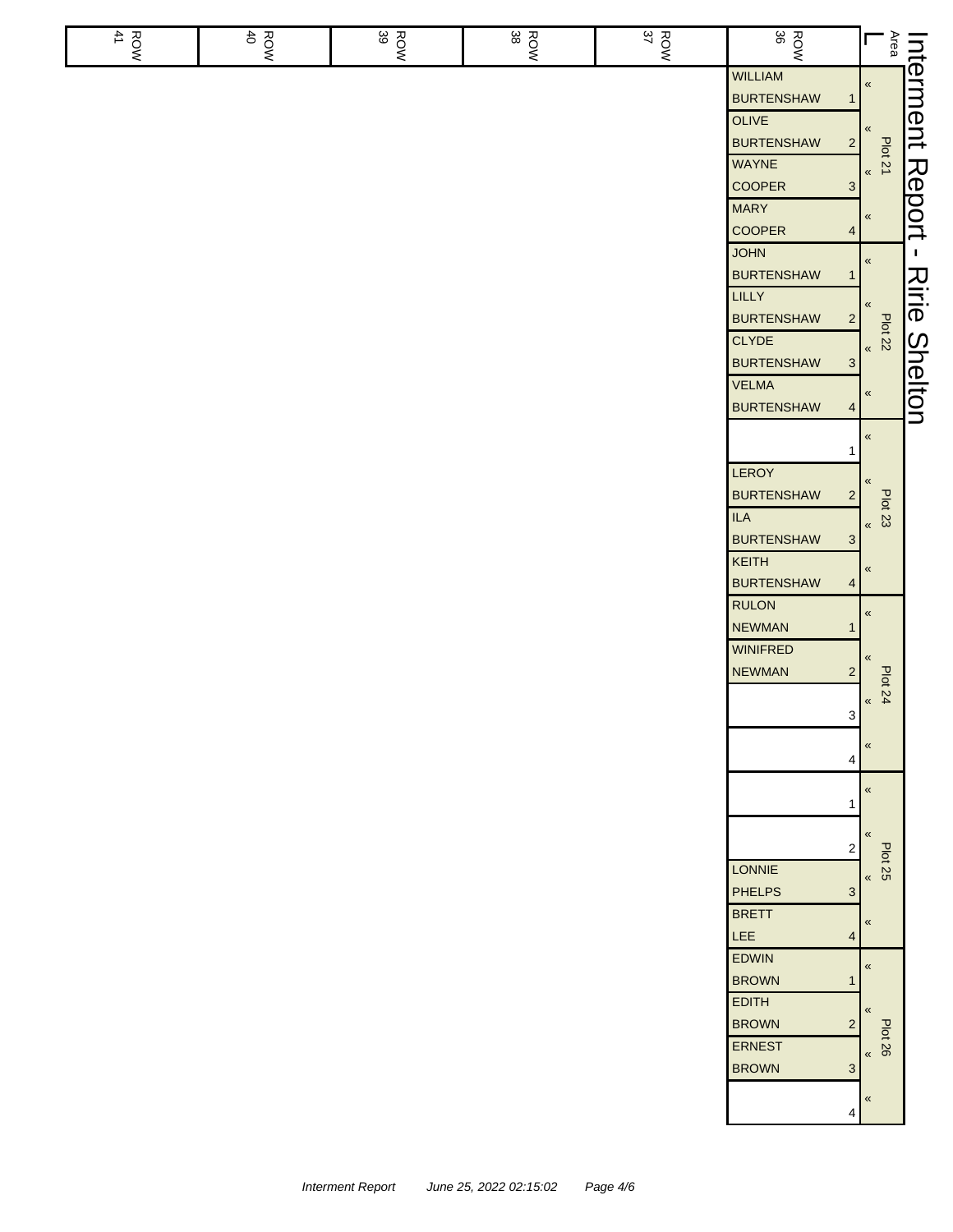| ROW | ROW<br>40 | ROW<br>39 | ROW<br>38 | <b>ROW</b><br>37 | ROW<br>8                                         | Area                             | Interment      |
|-----|-----------|-----------|-----------|------------------|--------------------------------------------------|----------------------------------|----------------|
|     |           |           |           |                  | <b>GLENN</b>                                     | $\pmb{\mathcal{R}}$              |                |
|     |           |           |           |                  | <b>HOWARD</b><br>1                               |                                  |                |
|     |           |           |           |                  | <b>ELSIE</b>                                     |                                  |                |
|     |           |           |           |                  | <b>HOWARD</b><br>$\overline{\mathbf{c}}$         |                                  |                |
|     |           |           |           |                  |                                                  | <b>Plot 27</b><br>$\pmb{\kappa}$ |                |
|     |           |           |           |                  | 3                                                |                                  |                |
|     |           |           |           |                  | <b>HAROLD</b>                                    | $\pmb{\ll}$                      | Report         |
|     |           |           |           |                  | <b>HOWARD</b><br>$\overline{4}$                  |                                  |                |
|     |           |           |           |                  | <b>RULON</b>                                     | $\pmb{\%}$                       | $\blacksquare$ |
|     |           |           |           |                  | PAGE<br>1                                        |                                  |                |
|     |           |           |           |                  | <b>BRENDA</b>                                    | «                                | Ririe          |
|     |           |           |           |                  | <b>RITCHEY</b><br>2                              | <b>Plot 28</b>                   |                |
|     |           |           |           |                  | KATHLEEN                                         | $\pmb{\kappa}$                   |                |
|     |           |           |           |                  | $\mathsf{PAGE}$<br>$\mathbf{3}$                  |                                  |                |
|     |           |           |           |                  | <b>MICHAEL</b>                                   | $\pmb{\kappa}$                   |                |
|     |           |           |           |                  | $\mathsf{PAGE}$<br>4                             |                                  | <b>Shelton</b> |
|     |           |           |           |                  | ELBERT GLEN (NO M.                               |                                  |                |
|     |           |           |           |                  | WALDEN                                           |                                  |                |
|     |           |           |           |                  | LOIS (NO MARKER)                                 | $\pmb{\mathcal{R}}$              |                |
|     |           |           |           |                  | <b>WALDEN</b><br>$\overline{2}$                  | <b>Plot 29</b>                   |                |
|     |           |           |           |                  | <b>ELIZABETH</b>                                 | $\pmb{\mathcal{R}}$              |                |
|     |           |           |           |                  | <b>RIVAS</b><br>$\mathbf{3}$<br><b>DAVID</b>     |                                  |                |
|     |           |           |           |                  | WALDEN<br>$\overline{\mathbf{4}}$                | «                                |                |
|     |           |           |           |                  | <b>HULDAH</b>                                    |                                  |                |
|     |           |           |           |                  | <b>MORSE</b><br>1                                | $\pmb{\mathfrak{C}}$             |                |
|     |           |           |           |                  | <b>ETHYL</b>                                     |                                  |                |
|     |           |           |           |                  | LATER<br>$\overline{\mathbf{c}}$                 | «                                |                |
|     |           |           |           |                  | <b>MORSE</b>                                     | Plot 30                          |                |
|     |           |           |           |                  | LATER<br>3 <sup>1</sup>                          | $\pmb{\kappa}$                   |                |
|     |           |           |           |                  |                                                  | $\pmb{\ll}$                      |                |
|     |           |           |           |                  | 4                                                |                                  |                |
|     |           |           |           |                  | <b>JOHN</b>                                      | $\pmb{\kappa}$                   |                |
|     |           |           |           |                  | <b>BARKER</b><br>1                               |                                  |                |
|     |           |           |           |                  | <b>ANNETTA</b>                                   |                                  |                |
|     |           |           |           |                  | <b>BARKER</b><br>$\overline{c}$                  | Plot 31                          |                |
|     |           |           |           |                  |                                                  | $\pmb{\langle} \pmb{\langle}$    |                |
|     |           |           |           |                  | 3                                                |                                  |                |
|     |           |           |           |                  |                                                  | $\pmb{\ll}$                      |                |
|     |           |           |           |                  | 4                                                |                                  |                |
|     |           |           |           |                  | <b>BLAIN</b>                                     | $\pmb{\ll}$                      |                |
|     |           |           |           |                  | <b>RADFORD</b>                                   |                                  |                |
|     |           |           |           |                  | <b>WANDA</b><br><b>RADFORD</b><br>$\overline{2}$ | $\overline{\mathbf{K}}$          |                |
|     |           |           |           |                  | GAE                                              | <b>Plot 32</b>                   |                |
|     |           |           |           |                  | <b>RADFORD</b><br>$\mathbf{3}$                   | $\pmb{\kappa}$                   |                |
|     |           |           |           |                  |                                                  |                                  |                |
|     |           |           |           |                  | 4                                                | «                                |                |
|     |           |           |           |                  |                                                  |                                  |                |